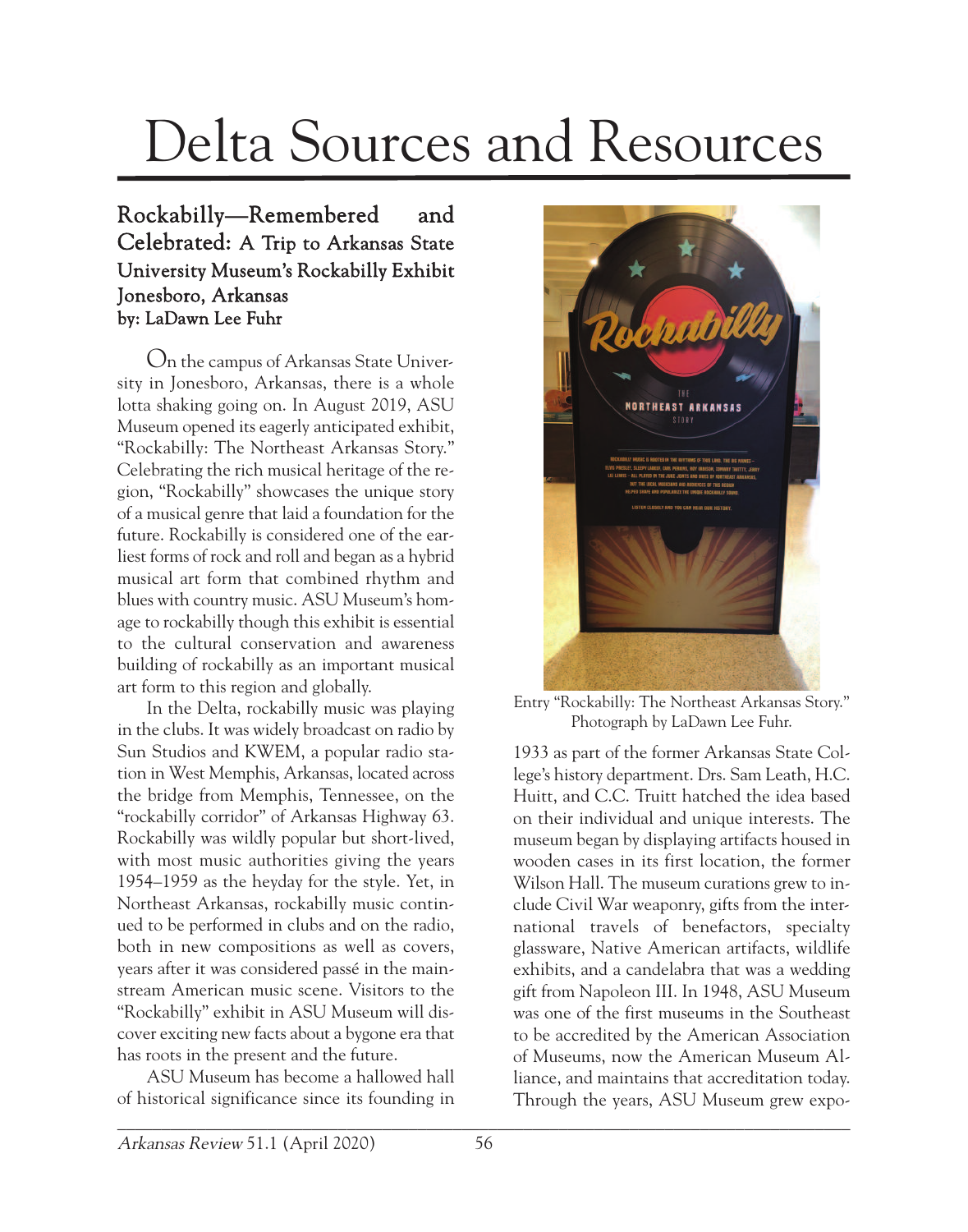nentially under the guidance of groundbreaking directors including, E. B. Wittlake from 1959- 1979 and Dr. Charlott Jones from 1983-1999.

Dr. Marti Allen is the current director of ASU Museum and came aboard in 2006. Since that time, Dr. Allen has overseen not only the implementation and launch of the rockabilly exhibit but also other exhibitions of cultural and historical importance. ASU Museum holds a multitude of significant historical, archaeological, and natural history collections, making it the largest and most comprehensive museum in the region. Kiplinger's praised the museum as one of the best reasons to move into Jonesboro and the Northeast Arkansas area. Under Allen's guidance, the museum has developed essential best practices in curation and implementation, along with collaborations that also make ASU Museum a hands-on, interactive, informal learning destination museum for children. With additions such as the Tinkering Studio and a multitude of educational traveling exhibitions, ASU Museum lives up to its tagline-"Learning is fun." And, when Allen learned about the rockabilly legacy, more fun was about to begin.

Around 2007, Allen became familiar with the music that rocked the region and rocked the world—rockabilly. From that time on, securing support to develop and execute a full rockabilly exhibit for public presentation was a driving passion for her. A permanent exhibition on rockabilly would be a jewel in the crown of the museum's existing collections. Local, regional, and international travelers embark on musical pilgrimages to the Delta, the birthplace of many styles of music, and this exhibit would be a "must-see" for those visitors and the residents of the area. Her staff, advisory council, and other volunteer supporters signed up for the incredible journey that would end with the finished product, "Rockabilly: The Northeast Arkansas Story." The exhibit was funded in total, as Allen says, "by us . . ." through hard work, donations, a National Endowment for the Humanities Exploratory Grant, and proceeds from the two fundraising concerts, called Rockabilly Boogiefest, and planned by a dedicated team of volunteers.

ASU Museum's Rockabilly Boogiefest was the key fundraising and awareness-building event for the future exhibit. The concerts were held for two consecutive years, beginning in 2013. The inaugural entertainment extravaganza featured Rockabilly legends and former Sun Recording Artists Narvel Felts and Sonny Burgess and the Legendary Pacers, Stan Perkins, son of rockabilly icon, and fellow Sun artist Carl Perkins, and Memphis based sensations The Stunning Cunning Band. The concert location was the historic ASU Armory, wherein the late 1950s Sonny Burgess had been banned from playing his Rockabilly music because he played it too loudly. Before Burgess took the stage during the 2013 concert, a special "dispensation" was read to a sold-out crowd by an ASU dignitary allowing Burgess back in the Armory and permitting him to play his music.

Northeast Arkansas is also the home of a well-known recording studio, Variety Studios, which had the popular label Alley Records, aptly named because of the building's location in an alley in downtown Jonesboro. Owned and operated by renowned studio musician and producer, "Papa Joe" Lee, Alley Records helped put the area on the music map, producing artists such as Larry Donn, The Pacers, and "The Arkansas Twist," by Bobby Lee Trammell. Rockabilly Boogiefest 2013's dedication was to "Papa Joe" for his contributions, and he was recognized with a plaque during the festivities. "Papa Joe" passed away later that year.

Capacity crowds flocked back to the ASU Armory in 2014 for Rockabilly Boogiefest, and to hear more live rockabilly music, while supporting the efforts of the museum. Headlining were Sonny Burgess and the Legendary Pacers. The organizers of the concert named Sonny "International Godfather of Rockabilly" by presenting him with a plaque, and along with the band, custom-designed, limited edition International Godfather of Rockabilly t-shirts. Charlie Rich, Jr., another son of Sun Records artist